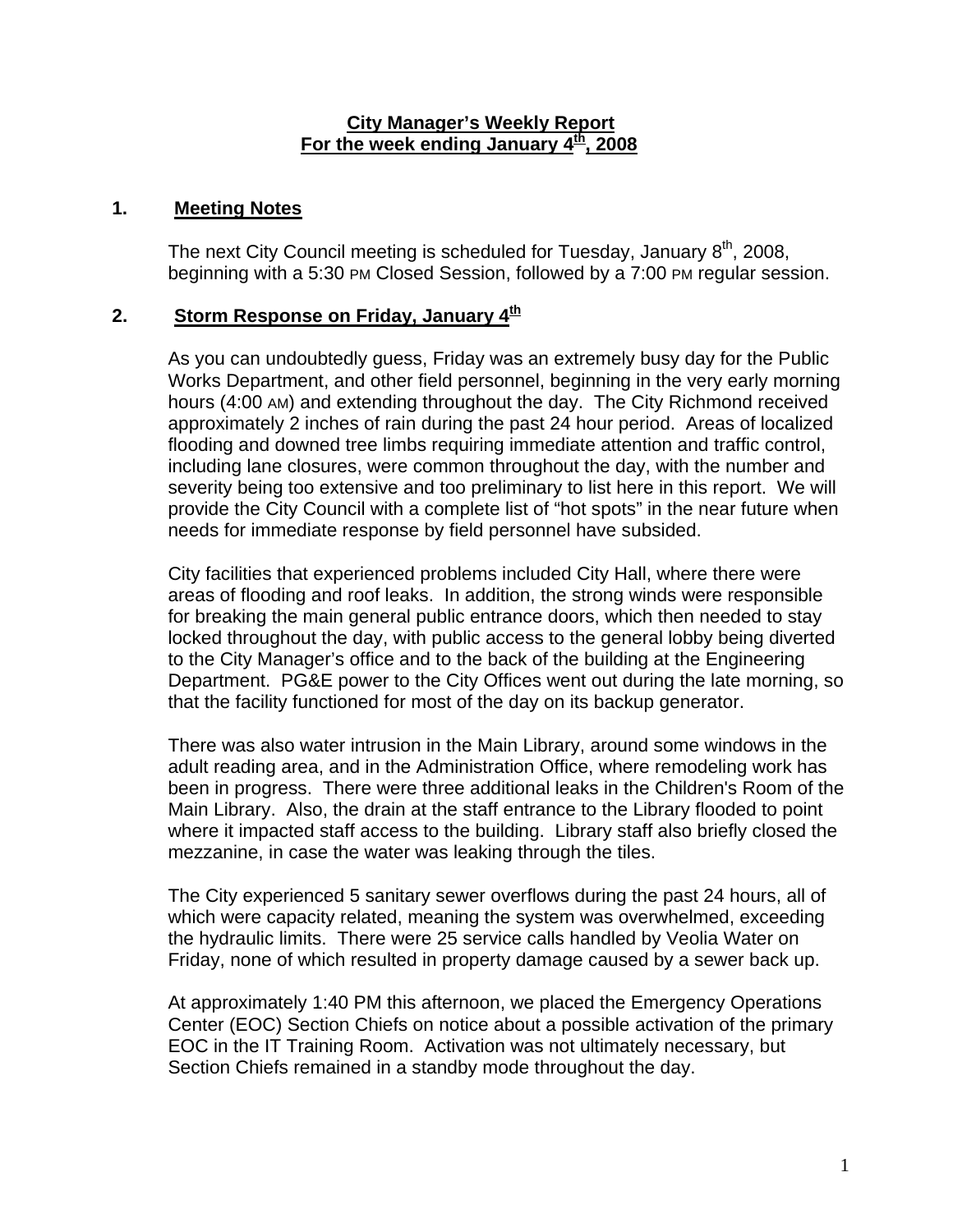I was asked today what type of preparation the City makes when there is the forecast of a serious storm threatening the San Francisco Bay area. In addition to regular preparation, including annual EOC exercises (last year's exercise happened to be a scenario involving a severe winter storm with flooding), providing information to residents as broadly as possible on KCRT and the City's website (see the Newsflash section of the City's website at [www.ci.richmond.ca.us\)](http://www.ci.richmond.ca.us/), field personnel are placed on standby for callout, and materials that are anticipated to be needed for emergency response (such as sandbags) are staged. Again, we will provide more information to you describing such preparations when this particular emergency subsides.

For this weekend:

- EOC Section Chiefs will remain on standby;
- Approximately 30 Parks, Streets and Abatement member staff will be on standby/call-out;
- Public Works Building Services, Electrical Section and Stationary Engineers staff will be on call for any facility or electrical related emergencies due to current weather conditions;
- All current flooding areas will continue to be monitored until the water level subsides.

# **3. Office of Neighborhood Safety (ONS) Activities**

Key activities for the ONS this past week were:

- The ONS and a panel of community based and public systems leadership interviewed a final group of candidates for the Neighborhood Change Agent (NCA) Street Outreach positions. More than 20 candidates applied and were interviewed. Finalists for the NCA positions will be interviewed early next week.
- Unfortunately, the initial gathering of the Richmond Youth Sports Camp series, which represents a community/grassroots-based and public systems partnership to help fight violence by filling children's lives with sports alternatives, and which was described in a recent weekly report, needed to be postponed due to the severe rain and wind storms. A new date for this event will be established early next week.
- ONS finalized and submitted its application to the Governors Office of Emergency Services for the California Gang Reduction, Intervention and Prevention Program grant (CALGRIP). The application represents a public system and community based partnership that includes the City of Richmond's Office of Neighborhood Safety, Police Department, Employment and Training, the Contra Costa County Probation, Sheriff, District Attorney, and Office of Education, and the West Contra Costa Unified School District. The